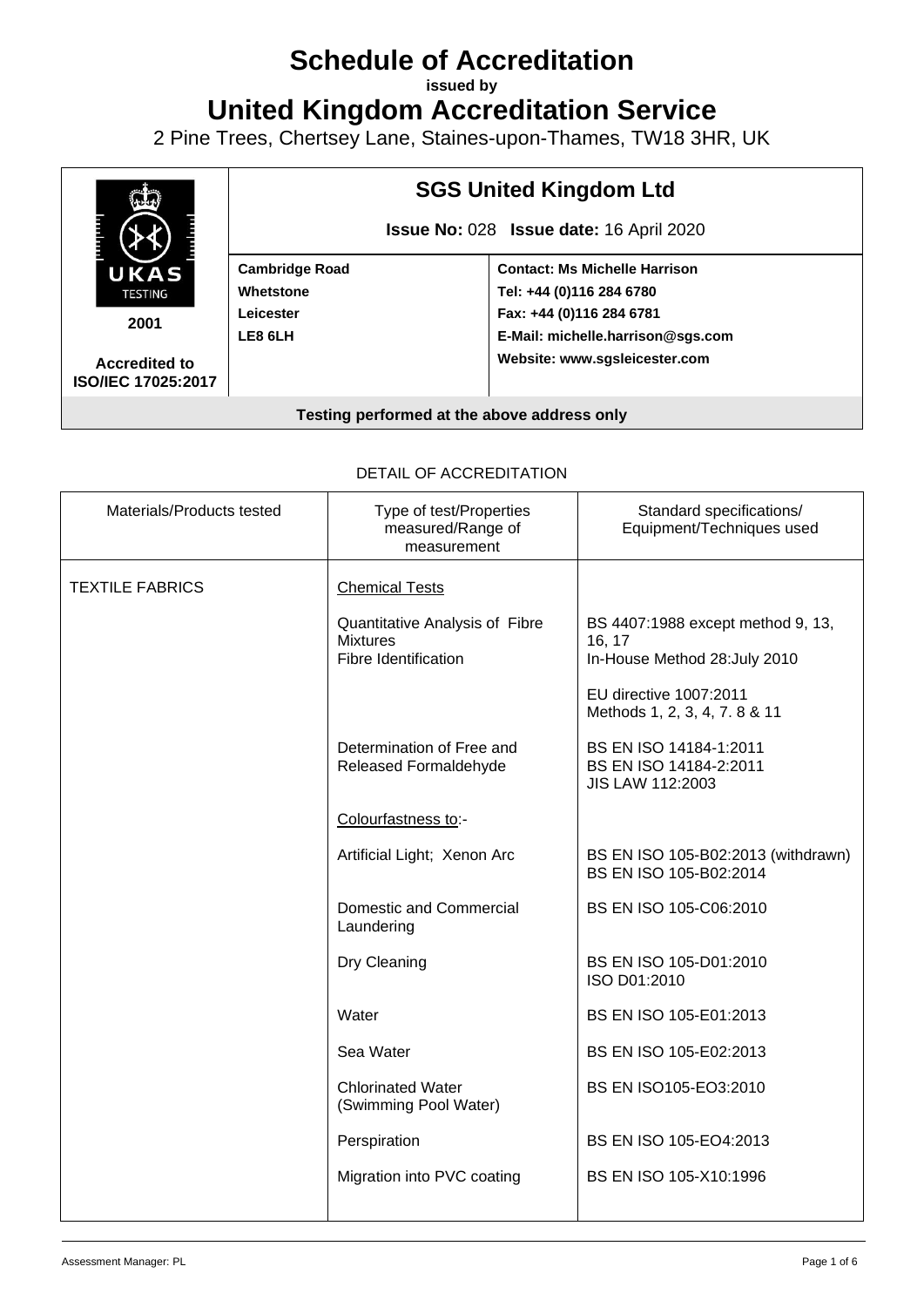

**Accredited to**

## **Schedule of Accreditation issued by United Kingdom Accreditation Service**

2 Pine Trees, Chertsey Lane, Staines-upon-Thames, TW18 3HR, UK

# **SGS United Kingdom Ltd**

**Issue No:** 028 **Issue date:** 16 April 2020

**ISO/IEC 17025:2017**

| Materials/Products tested       | Type of test/Properties<br>measured/Range of<br>measurement     | Standard specifications/<br>Equipment/Techniques used                                                                                                         |
|---------------------------------|-----------------------------------------------------------------|---------------------------------------------------------------------------------------------------------------------------------------------------------------|
| <b>TEXTILE FABRICS (cont'd)</b> | <b>Physical Tests</b>                                           |                                                                                                                                                               |
|                                 | Rubbing                                                         | BS EN ISO 105-X12:1995 (withdrawn)<br>BS EN ISO 105-X12:2002 (withdrawn)<br>BS EN ISO 105-X12:2016                                                            |
|                                 | Phenolic yellowing                                              | BS EN ISO 105 X-18:2007                                                                                                                                       |
|                                 | <b>Cross Staining</b>                                           | In-House method 34: July 2010                                                                                                                                 |
|                                 | Appearance After Washing                                        | In-House method 35: July 2010                                                                                                                                 |
|                                 | Dimensional stability                                           | BS EN ISO 6330:2001 + A1:2009<br>(withdrawn)<br>BS EN ISO 6330:2012<br>BS EN 25077:1994 (withdrawn)<br>BS EN ISO 3759:2011<br>BS EN ISO 3759:2008 (withdrawn) |
|                                 | Dimensional Stability to Free<br>Steam                          | BS 4323:1979 (1990)<br>ISO 3005:1978                                                                                                                          |
|                                 | <b>Calculation of Spirality</b>                                 | In-House method 18: June 2010                                                                                                                                 |
|                                 | <b>Print Durability</b>                                         | In House method 9: June 2010                                                                                                                                  |
|                                 | Tear properties - Wing shaped<br>specimens (single tear method) | BS EN ISO 13937-3:2000                                                                                                                                        |
|                                 | <b>Bursting Strength</b>                                        | BS EN ISO 13938-2:2019<br>BS EN ISO 13938-2:1999 (withdrawn)                                                                                                  |
|                                 | Resistance to Pilling and change<br>of appearance in Fabrics    | BS EN ISO 12945-1:2001<br>BS EN ISO 12945-2:2000                                                                                                              |
|                                 | Determination of the elasticity of<br>fabrics. Strip tests.     | BS EN 14704-1:2005                                                                                                                                            |
|                                 | Determination of Abrasion by the<br>Martindale method           | BS EN ISO 12947-1:1999<br>BS EN ISO 12947-2:2016<br>BS EN ISO 12947-2:1999 (withdrawn)                                                                        |
|                                 | Abrasion Resistance for Hosiery                                 | In-House Method 22A: July 2010<br>BS EN 13770:2002, Method 1                                                                                                  |
|                                 |                                                                 |                                                                                                                                                               |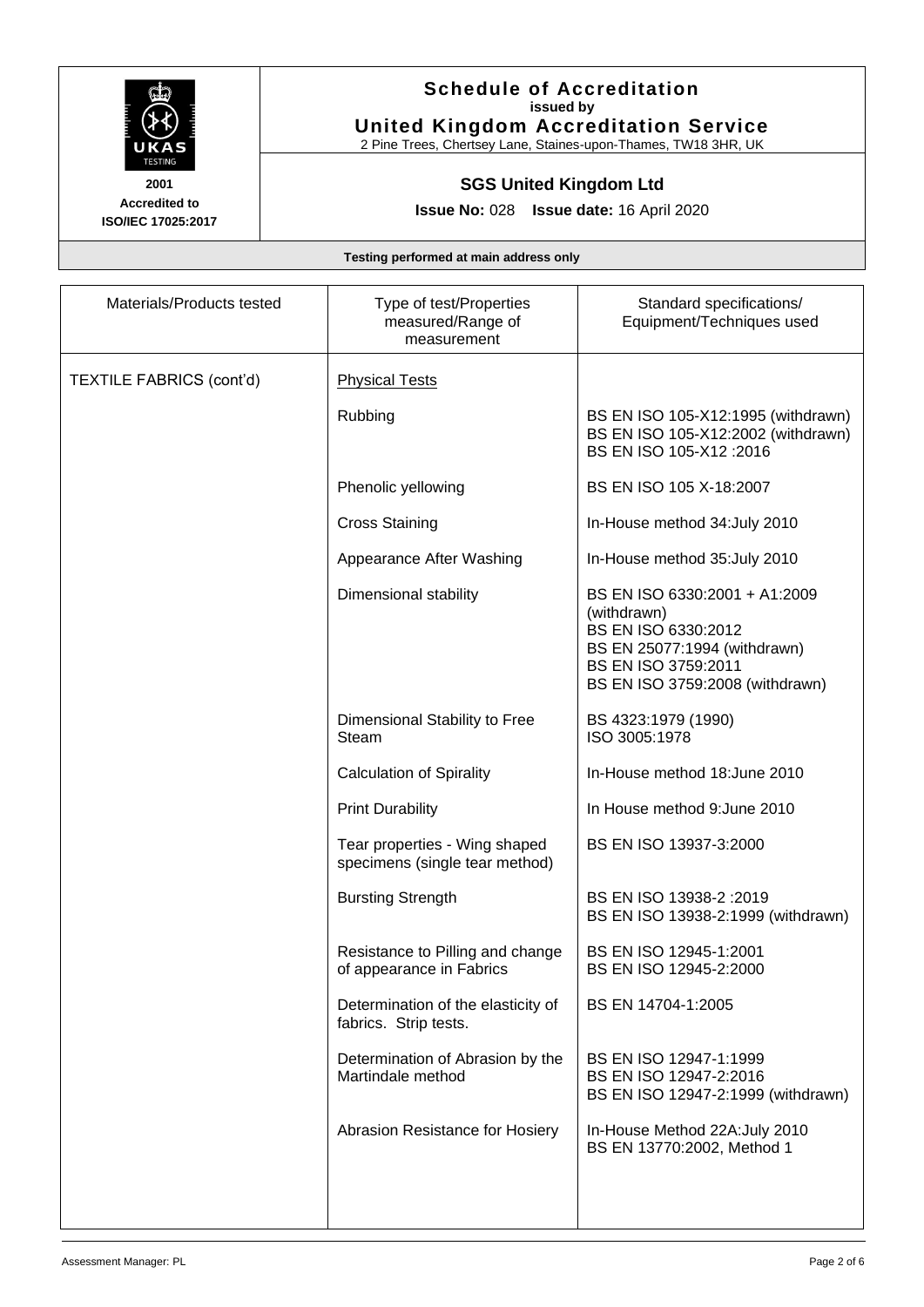

### **Schedule of Accreditation issued by United Kingdom Accreditation Service**

2 Pine Trees, Chertsey Lane, Staines-upon-Thames, TW18 3HR, UK

# **SGS United Kingdom Ltd**

**Issue No:** 028 **Issue date:** 16 April 2020

| Materials/Products tested       | Type of test/Properties<br>measured/Range of<br>measurement                                                              | Standard specifications/<br>Equipment/Techniques used                                                    |
|---------------------------------|--------------------------------------------------------------------------------------------------------------------------|----------------------------------------------------------------------------------------------------------|
| <b>TEXTILE FABRICS (cont'd)</b> | Physical Tests (cont'd)                                                                                                  |                                                                                                          |
|                                 | Determination of Breaking<br>Strength and Elongation of<br><b>Woven Fabrics</b>                                          | BS EN ISO 13934:1999<br>Parts 1 and 2 (withdrawn)<br>BS EN ISO 13934 -1:2013<br>BS EN ISO 13934 - 2:2014 |
|                                 | Seam Slippage                                                                                                            | BS EN ISO 13936-1:2004                                                                                   |
|                                 | Propensity of fabrics to snagging                                                                                        | BS 8479:2008                                                                                             |
|                                 | Seam Strength (grab method)                                                                                              | BS EN ISO 13935-2:1999 (withdrawn)<br>BS EN ISO 13935-2:2014                                             |
|                                 | Tear Strength by Falling<br>Pendulum (Elemendorf)<br>Apparatus<br>$(150 - 850$ mN)                                       | BS EN ISO 13937-1:2000                                                                                   |
|                                 | Determination of Mass per Unit<br>Area                                                                                   | BS EN 12127:1998                                                                                         |
|                                 | Determination of Number<br>Threads per Unit Area: Woven<br>Fabrics                                                       | BS EN 1049-2:1994                                                                                        |
|                                 | Hydrostatic head                                                                                                         | BS EN ISO 811:2018<br>BS EN 20811:1992 (withdrawn)<br>ISO 811:1981 (withdrawn)                           |
|                                 | Determination of resistance to<br>surface wetting (spray test)                                                           | BS EN ISO 4920:2012                                                                                      |
|                                 | pH of Aqueous Extract                                                                                                    | BS EN ISO 3071:2006                                                                                      |
|                                 | <b>Flammability Testing</b>                                                                                              |                                                                                                          |
|                                 | Textile fabrics - Burning<br>behaviour - Measurement of<br>flame spread properties of<br>vertically orientated specimens | BS EN ISO 6941:2003                                                                                      |
|                                 | The Nightwear (Safety)<br>Regulations                                                                                    | SI 1985/N02043:1985                                                                                      |
|                                 |                                                                                                                          |                                                                                                          |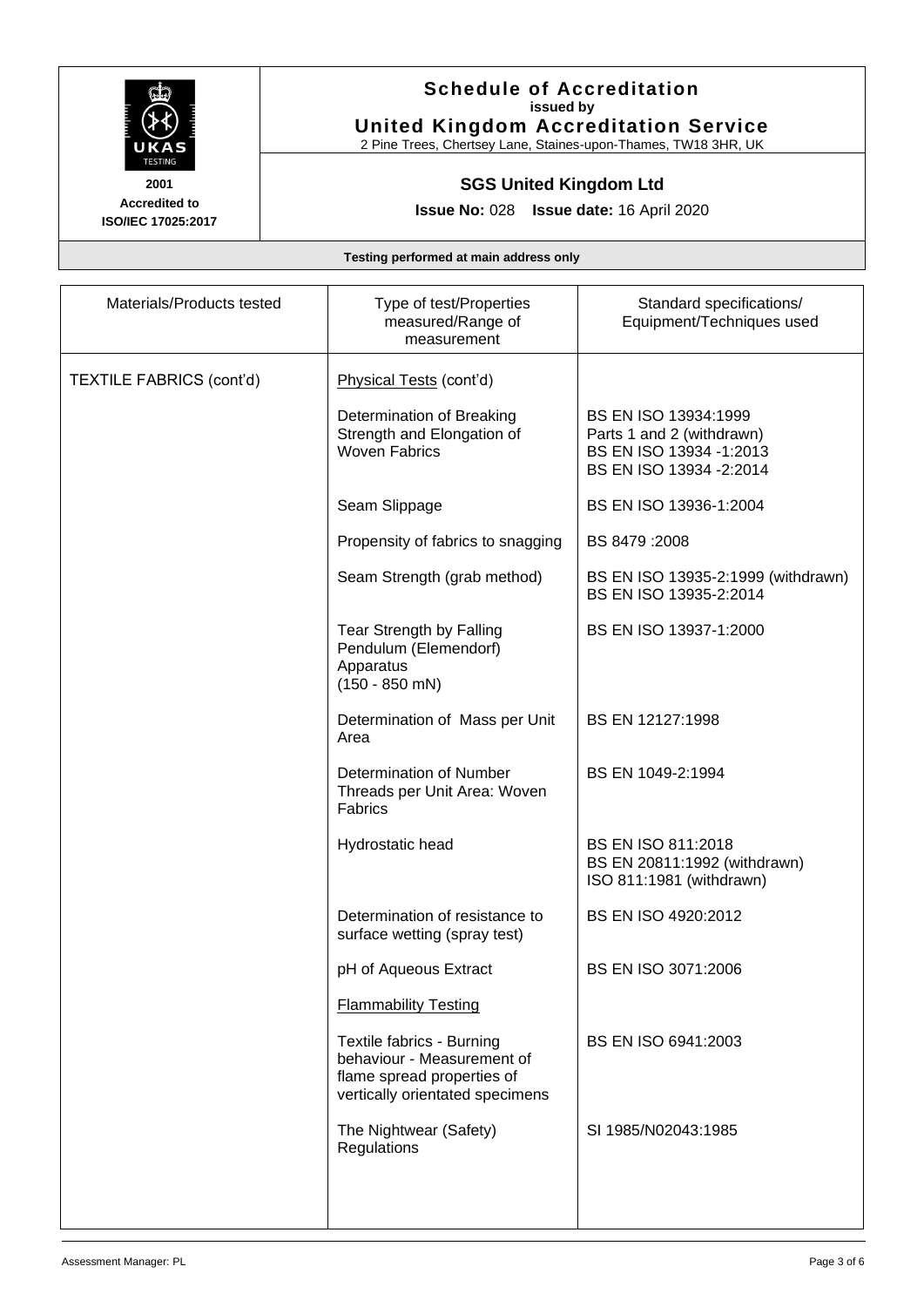

#### **Schedule of Accreditation issued by United Kingdom Accreditation Service**

2 Pine Trees, Chertsey Lane, Staines-upon-Thames, TW18 3HR, UK

# **SGS United Kingdom Ltd**

**Issue No:** 028 **Issue date:** 16 April 2020

| Materials/Products tested                               | Type of test/Properties<br>measured/Range of<br>measurement                                                                                                                   | Standard specifications/<br>Equipment/Techniques used |
|---------------------------------------------------------|-------------------------------------------------------------------------------------------------------------------------------------------------------------------------------|-------------------------------------------------------|
| <b>TEXTILE FABRICS (cont'd)</b>                         | <b>Flammability Testing (cont'd)</b>                                                                                                                                          |                                                       |
|                                                         | Textiles. Burning behaviour of<br>children's nightwear.<br>Specification.                                                                                                     | BS EN 14878:2007                                      |
|                                                         | Textiles. Fabrics for apparel.<br>Detailed procedure to determine<br>the burning behaviour.                                                                                   | BS EN 1103:2005                                       |
|                                                         | Flammability performance of<br>fabrics and fabric assemblies<br>used in sleepwear and dressing<br>gowns                                                                       | BS 5722:1984                                          |
| <b>FABRICS</b> for protection against<br>heat and flame | Protective clothing. Protection<br>against heat and flame. Limited<br>flame spread materials, material<br>assemblies and clothing.                                            | BS EN 14116:2015                                      |
| <b>TEXTILE FABRICS and</b><br><b>ASSEMBLIES</b>         | Cleansing and wetting<br>procedures for use in the<br>assessment of the effect of<br>cleansing and wetting on the<br>flammability of textile fabrics and<br>fabric assemblies | BS 5651:1978<br>Clause 4.5 only<br>BS 5651:1989       |
| <b>KNITTED FABRICS</b>                                  | Determination of Wales and<br>Courses per Unit Area and Stitch<br>length:                                                                                                     | BS 5441:1988+a1:2019<br>Section 2, Parts 8 and 10     |
|                                                         | Crimp test                                                                                                                                                                    | Section 2, Part 11                                    |
| <b>WOVEN FABRICS</b>                                    | Classification                                                                                                                                                                | BS 2543:2004                                          |
|                                                         | Seam slippage                                                                                                                                                                 | BS EN ISO 13936-2:2004                                |
|                                                         |                                                                                                                                                                               |                                                       |
|                                                         |                                                                                                                                                                               |                                                       |
|                                                         |                                                                                                                                                                               |                                                       |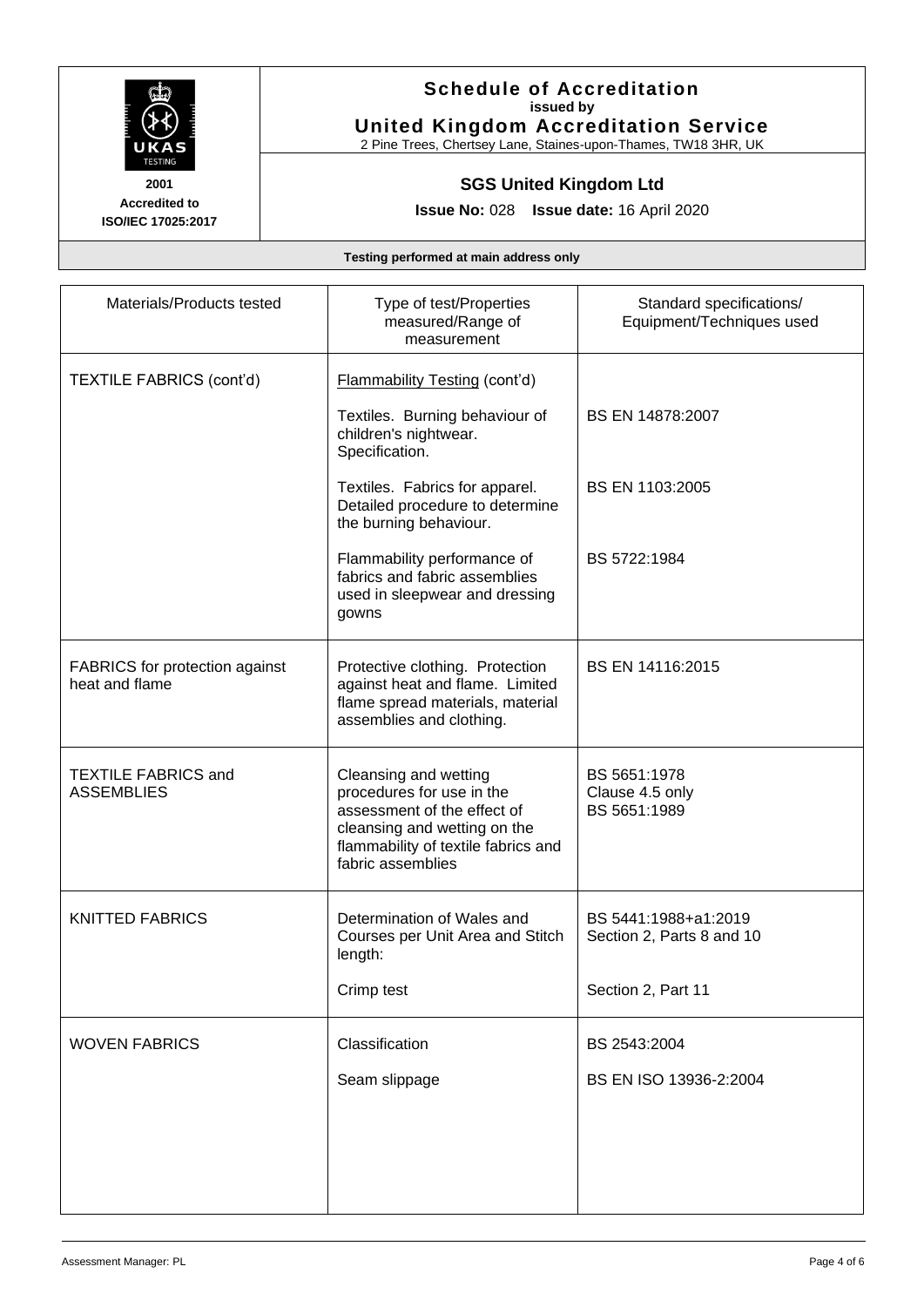

#### **Schedule of Accreditation issued by United Kingdom Accreditation Service**

2 Pine Trees, Chertsey Lane, Staines-upon-Thames, TW18 3HR, UK

# **SGS United Kingdom Ltd**

**Issue No:** 028 **Issue date:** 16 April 2020

| Materials/Products tested        | Type of test/Properties<br>measured/Range of<br>measurement                                                                                    | Standard specifications/<br>Equipment/Techniques used                                                                                 |
|----------------------------------|------------------------------------------------------------------------------------------------------------------------------------------------|---------------------------------------------------------------------------------------------------------------------------------------|
| <b>FURNITURE and FURNISHINGS</b> | <b>Flammability Testing</b><br>Method of test for the<br>assessment of the ignitability of<br>upholstered seating by<br>smouldering            | BS 5852: Part 1:1979                                                                                                                  |
|                                  | and flaming sources<br>Method of test for the<br>assessment of the ignitability of<br>upholstered composites for<br>seating by flaming sources | BS 5852: Part 2: 1982                                                                                                                 |
|                                  | Specification for resistance to<br>ignition of upholstered furniture<br>for non-domestic seating by<br>testing composites                      | BS 7176:2007+A1:2011                                                                                                                  |
|                                  | Specification for resistance to<br>ignition of mattresses, mattress<br>pads, divans and bed bases                                              | BS 7177:2008+A1:2011                                                                                                                  |
|                                  | Assessment of the ignitability of<br>mattresses, divans, and<br>bedbases with primary and<br>secondary sources of ignition                     | BS 6807:2006<br>BS EN 597-1:1995<br>BS EN 597-2:1995                                                                                  |
|                                  | Assessment of the ignitability of<br>upholstered seating by<br>smouldering and flaming ignition<br>sources                                     | BS EN 1021: Part 1:2006 (withdrawn)<br>BS EN 1021 : Part 1 : 2014<br>BS EN 1021: Part 2: 2006 (withdrawn)<br>BS EN 1021 : Part 2 2014 |
|                                  | Fire testing, as detailed above,<br>for the purposes of the Furniture<br>and Furnishings (Fire) (Safety)<br>Regulations                        | SI 1324:1988<br>SI 2358:1989 (Amd)                                                                                                    |
| BEDCOVERS and PILLOWS            | Ignitability by smouldering and<br>flaming ignition sources                                                                                    | BS 7175:1989                                                                                                                          |
|                                  | Burning behaviour of bedding<br>items. Ignitability by a<br>smouldering cigarette                                                              | BS EN ISO 12952-1:2010                                                                                                                |
|                                  | Burning behaviour of bedding<br>items. Ignitability by a small open<br>flame                                                                   | BS EN ISO 12952-2:2011                                                                                                                |